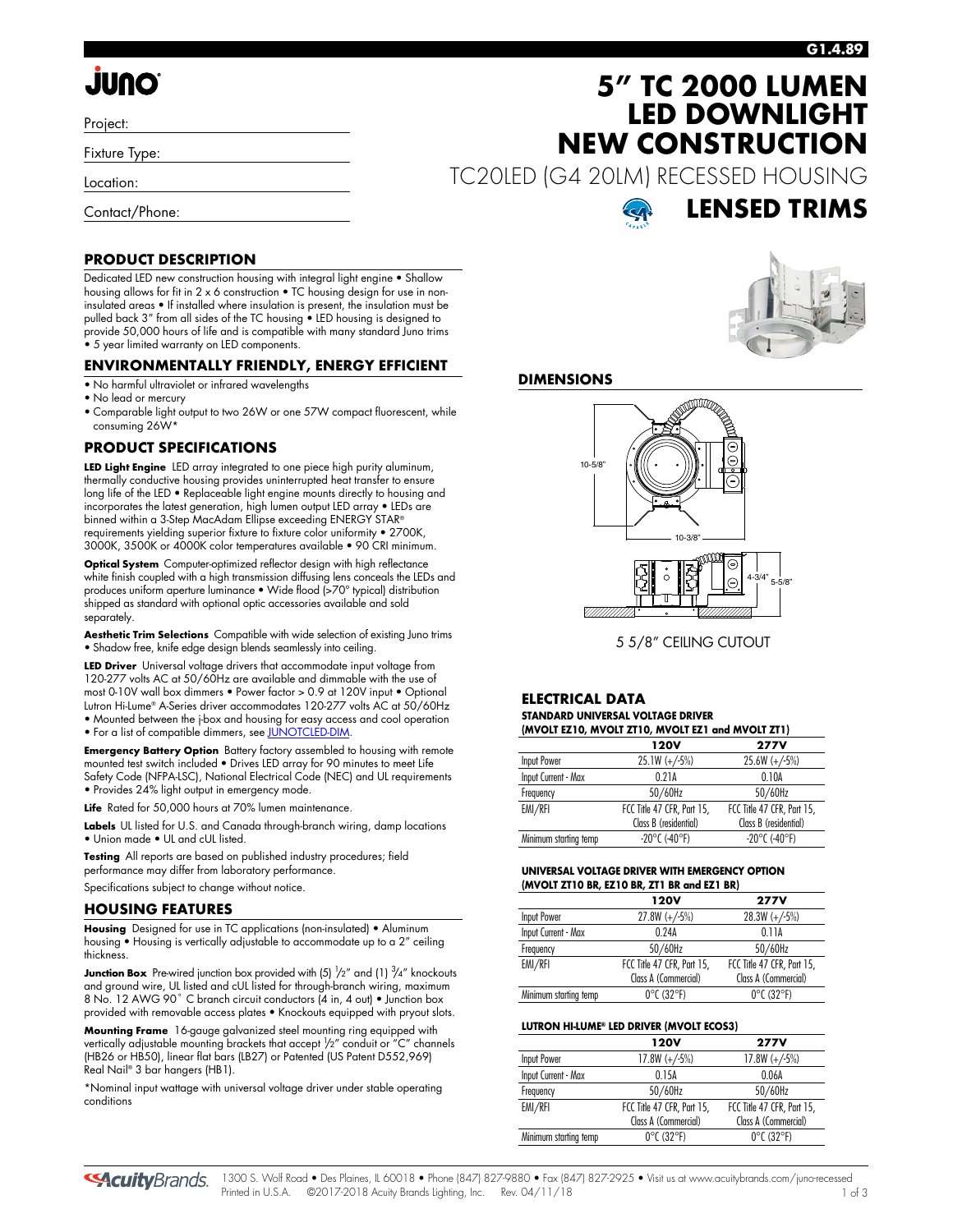## **5" TC 2000 LUMEN LED DOWNLIGHT NEW CONSTRUCTION**

TC20LED (G4 20LM) RECESSED HOUSING

### **LENSED TRIMS**

A+ Capable options indicated by this color background

#### **ORDERING INFORMATION** Housing and trim can be ordered together or separate, but will always ship separately.

**Example:** TC20LED G4 20LM 27K 90CRI MVOLT ZT BR

| <b>Series</b>  |                                 |    | <b>Generation</b> | Lumens      |                     |            | <b>Color Temperature</b> | <b>CRI</b> |         | Voltage/Driver     |                                                                                                   |
|----------------|---------------------------------|----|-------------------|-------------|---------------------|------------|--------------------------|------------|---------|--------------------|---------------------------------------------------------------------------------------------------|
| <b>TC20LED</b> | 5" LED Downlight Non-IC Housing | G4 | Generation 4      | <b>20LM</b> | 2000 Nominal Lumens | 27K        | 2700K                    | 90CRI      | 90+ CRI | <b>MVOLT ZT10</b>  | Multi-Volt (120-277), 0-10V, 10% dim                                                              |
|                |                                 |    |                   |             |                     | <b>30K</b> | 3000K                    |            |         | MVOLT ZT1          | Multi-Volt (120-277), 0-10V, 1% dim                                                               |
|                |                                 |    |                   |             |                     | 35K        | 3500K                    |            |         | <b>MVOLT EZ10</b>  | Multi-Volt (120-277), eldoLED 0-10V, 10% dim                                                      |
|                |                                 |    |                   |             |                     | 40K        | 4000K                    |            |         | <b>MVOLT EZ1</b>   | Multi-Volt (120-277), eldoLED 0-10V, 1% dim                                                       |
|                |                                 |    |                   |             |                     |            |                          |            |         | <b>MVOLT ECOS3</b> | Multi-Volt (120-277), Lutron Hi-Lume A series 3 wire<br>fluorescent controls and Lutron Ecosystem |

|    | <b>Emergency Battery</b> | <b>Territory</b> |                |
|----|--------------------------|------------------|----------------|
| BR | <b>Emergency Battery</b> | <b>CP</b>        | Chicago Plenum |

Note: Chicago Plenum (CP) is not available with emergency option (BR) Note: Lutron driver (MVOLT ECOS3) is not available with emergency battery pack (BR)

#### **Trim/Description**

|                | 210N WH *       | 5" Lensed Flat Glass Shower Trim - White                                               |
|----------------|-----------------|----------------------------------------------------------------------------------------|
| IR LOC         | 210N SC *       | 5" Lensed Flat Glass Shower Trim - Satin Chrome                                        |
|                | 210N ABZ *      | 5" Lensed Flat Glass Shower Trim - Classic Aged Bronze                                 |
| AIR LOC        | 212N WH *       | 5" Lensed Frosted Lens with Clear Center Trim - White                                  |
|                | 212N SC *       | 5" Lensed Frosted Lens with Clear Center Trim - Satin Chrome                           |
|                | <b>212N ABZ</b> | 5" Lensed Frosted Lens with Clear Center Trim - Classic Aged Bronze                    |
| <b>AIR LOC</b> | 2130 WWH *      | 5" Lensed Baffle with Regressed Frosted Dome Lens Trim - White Baffle, White Trim Ring |
|                | 2130 BWH *      | 5" Lensed Baffle with Regressed Frosted Dome Lens Trim - Black Baffle, Black Trim Ring |
| 4 IR LOC       | 5101 ABZ *      | 5" Lensed Beveled Frame with Frosted Dome Lens Trim - Classic Aged Bronze              |
|                | 5101 SC*        | 5" Lensed Beveled Frame with Frosted Dome Lens Trim - Satin Chrome                     |
|                | 5101 WH *       | 5" Lensed Reveled Frame with Frosted Dome Lens Trim - White                            |
|                |                 |                                                                                        |

UL Listed for use in wet location.

\* Do not use reflector shipped with trim for LED housing.

Trim Size: 210, 212, 2130 - 6 1⁄ 4" O.D.; 5101 - 6 1⁄ 2" O.D.

Note: In Canada when insulation is present, Type IC fixtures must be used.

JUNO IC housings meet IECC Energy Code requirements per ASTM E283.

Air-Loc® rated trims are pre-gasketed for minimum air leakage with IC housings.

#### **Accesories** (ordered separately)

| <b>Catalog Number</b> | <b>Description</b>                         |  |
|-----------------------|--------------------------------------------|--|
| HB 1                  | Two 13 1/2" - 25" Real Nail® 3 bar hangers |  |
| <b>HB26</b>           | Two 26" C-channel bar hangers              |  |
| <b>HB50</b>           | Two 50" C-channel bar hangers              |  |
| LB27                  | Two 27" linear bar hangers                 |  |
| <b>LEDOPTICG3 MFL</b> | Medium Flood Optic (50°)                   |  |
| <b>LEDOPTICG3 NFL</b> | Narrow Flood Optic (37°)                   |  |
| <b>LEDOPTICG3 SP</b>  | Spot Optic (10°)                           |  |

To order, specify catalog number.